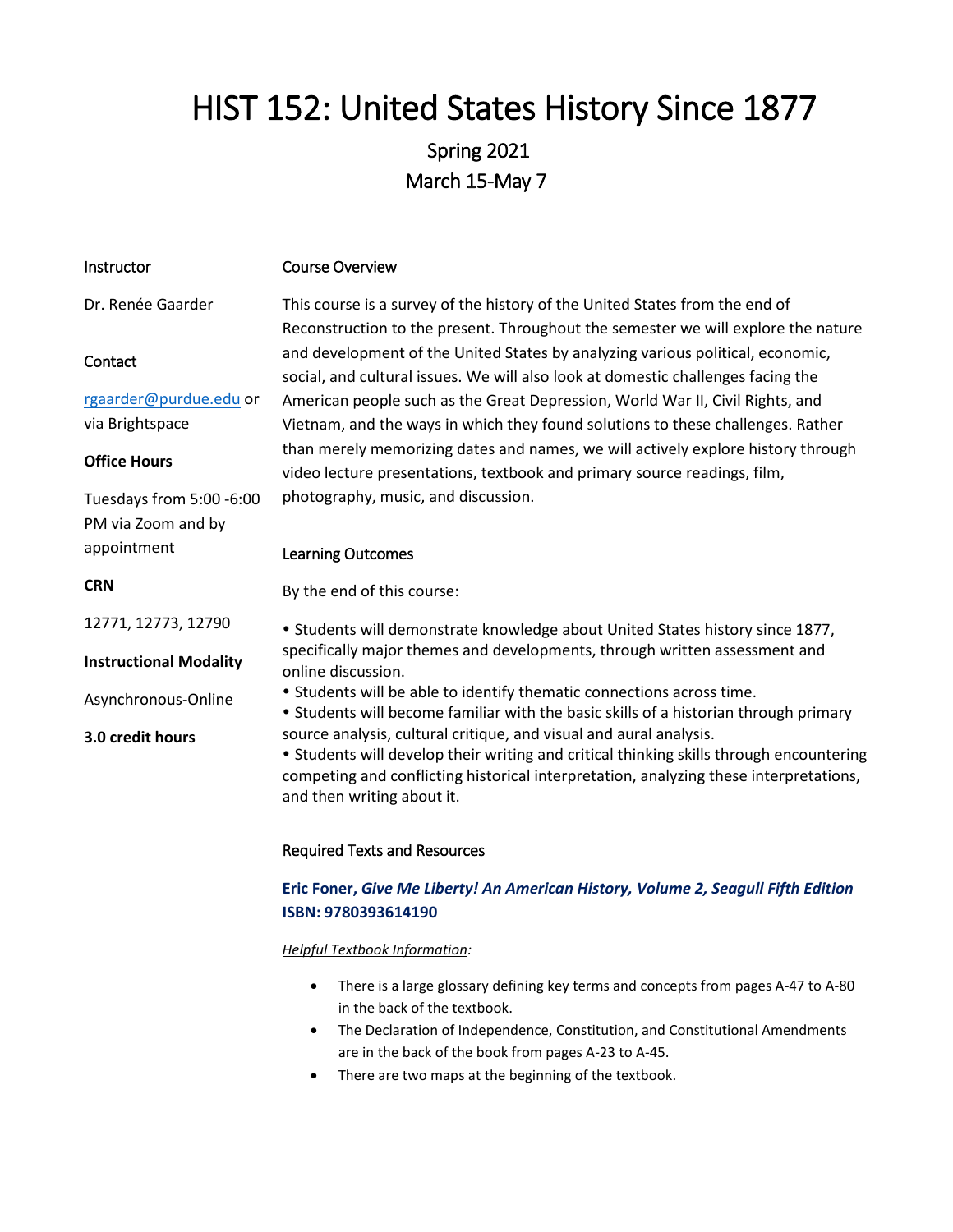#### **Primary Sources Packet** [found on Brightspace]

You will access the course on Brightspace. It is strongly suggested that you explore and become familiar not only with the site navigation, but with content and available resources for this course.

#### Course Schedule

| Week   | Date           | <b>Reading and Assignments</b>                                       |
|--------|----------------|----------------------------------------------------------------------|
| Week 1 | Mar. 15-19     | GML: Chapters 15-16                                                  |
|        |                | Primary Sources Packet [PSP]: Black Codes of Mississippi, Address to |
|        |                | the First Annual Meeting of the American Equal Rights Association,   |
|        |                | Wealth, Preamble to the Constitution of the Knights of Labor         |
|        |                | Quiz 1 (Chapters 15-16)                                              |
| Week 2 | Mar. 22-26     | GML: Chapters 17-18                                                  |
|        |                | PSP: The New South, The Chinese Exclusion Act, Racism in the South,  |
|        |                | The Populist Party Platform, Platform of the American Anti-          |
|        |                | Imperialist League, The Subjective Necessity for Social Settlements, |
|        |                | The Jungle, The Risk of Woman Suffrage                               |
|        |                | Discussion 1: How "new" was the New South for African Americans      |
|        |                | in the decades following the Civil War? Use Give Me Liberty to       |
|        |                | establish the historical context, and the documents from the         |
|        |                | Primary Source Packet to support your arguments.                     |
| Week 3 | Mar. 29-Apr. 2 | GML: Chapters 19-20                                                  |
|        |                | PSP: Declaration of War against Germany, The League of Nations,      |
|        |                | The Red Scare is Un-American, The Great Black Migration, The Need    |
|        |                | for Immigration Restriction, The Scopes Trial                        |
|        |                | Quiz 2 (Chapters 19-20)                                              |
|        |                | Primary Source Analysis 1 Due 4/2 by 11:59 PM                        |
| Week 4 | Apr. 5-9       | GML: Chapters 21-22                                                  |
|        |                | PSP: Letters to the Roosevelts during the Depression, An African     |
|        |                | American Assessment of the New Deal, War Message to Congress,        |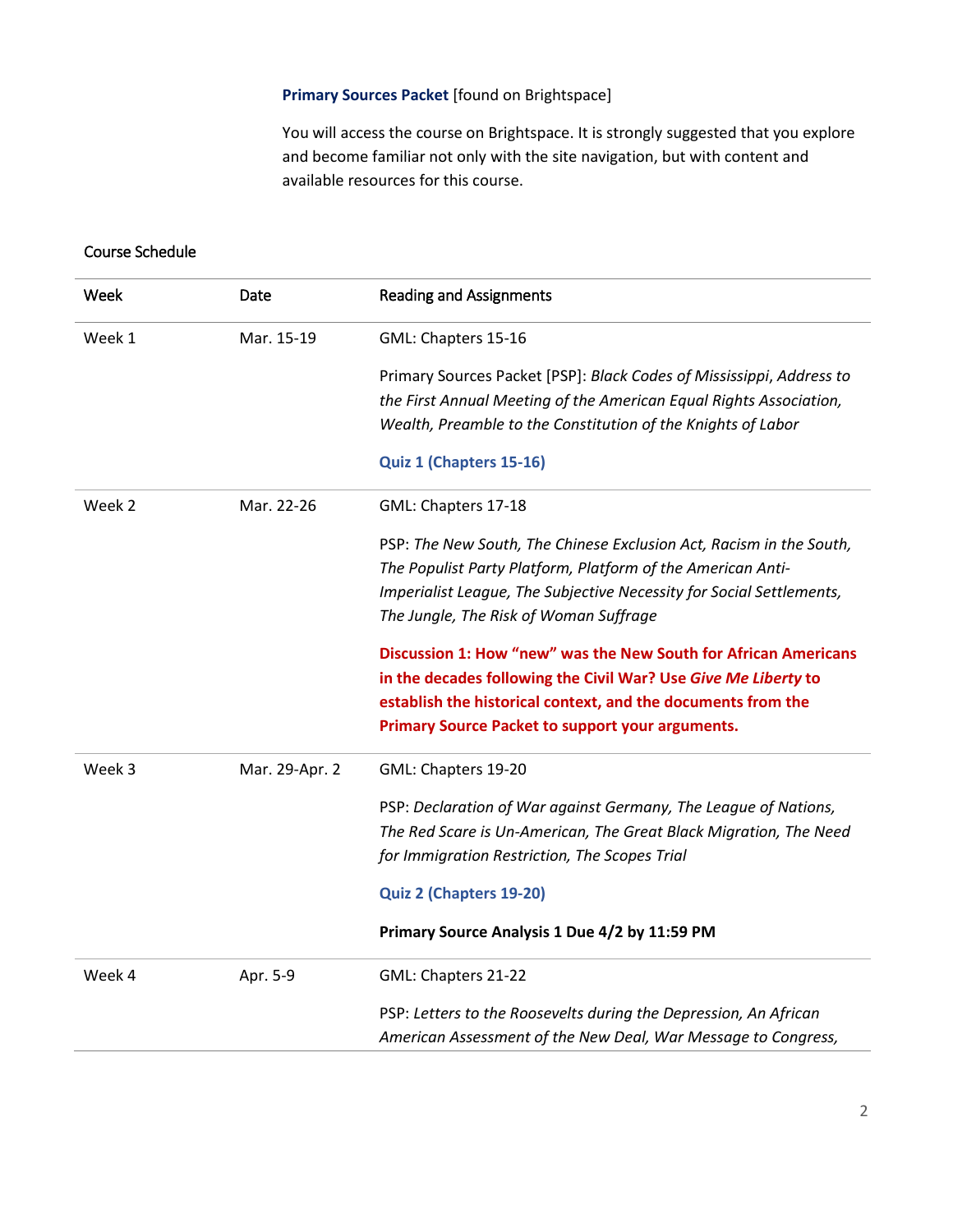| Week   | Date       | <b>Reading and Assignments</b>                                                                                                                                                                                                                                                                                                             |  |  |  |
|--------|------------|--------------------------------------------------------------------------------------------------------------------------------------------------------------------------------------------------------------------------------------------------------------------------------------------------------------------------------------------|--|--|--|
|        |            | Women in War Industries, The Atomic Bombing of Hiroshima-The<br>Public Explanation, The Truman Doctrine, The Marshall Plan                                                                                                                                                                                                                 |  |  |  |
|        |            | Discussion 2: You are handling correspondence for the Roosevelts.<br>How do you respond to the letters they receive from the "forgotten<br>man" and the "forgotten woman"? What specific New Deal<br>programs could have/would have provided them relief? Use Give<br>Me Liberty to establish the historical context, and the letters from |  |  |  |
|        |            | the Primary Source Packet to support your arguments.                                                                                                                                                                                                                                                                                       |  |  |  |
| Week 5 | Apr. 12-16 | GML: Chapters 23-24                                                                                                                                                                                                                                                                                                                        |  |  |  |
|        |            | PSP: The Feminine Mystique, Brown v. Board of Education of Topeka,<br>The Situation in Little Rock, Letter from a Birmingham Jail, I Do Not<br>Believe in War, "The Black Revolution" Speeches                                                                                                                                             |  |  |  |
|        |            | Quiz 3 (Chapters 23-24)                                                                                                                                                                                                                                                                                                                    |  |  |  |
|        |            | Primary Source Analysis 2 Due 4/16 by 11:59 PM                                                                                                                                                                                                                                                                                             |  |  |  |
| Week 6 | Apr. 19-23 | GML: Chapter 25-27                                                                                                                                                                                                                                                                                                                         |  |  |  |
|        |            | PSP: Equal Rights for Women-Yes and No, What's Wrong with<br>"Equal Rights" for Women, The Shooting at Kent State, A Crisis of<br>Confidence, Acceptance Address: Republican National Convention,<br>The Whisper of AIDS, A New Beginning                                                                                                  |  |  |  |
|        |            | Quiz 4 (Chapters 25-27)                                                                                                                                                                                                                                                                                                                    |  |  |  |
|        |            | Discussion 3: Did the Cold War and the fear of Communism limit or<br>increase people's activism in the period from 1945 to 1960? Use<br>Give Me Liberty to establish the historical context, and the<br>documents from the Primary Source Packet to support your<br>arguments.                                                             |  |  |  |
| Week 7 | Apr. 26-30 | GML: Chapter 28                                                                                                                                                                                                                                                                                                                            |  |  |  |
|        |            | Discussion 4: How did the September 11 attacks transform<br>Americans' understanding of their security? How did the response<br>compare with that after Pearl Harbor? Use Give Me Liberty to<br>establish the historical context, and the documents from the<br>Primary Source Packet to support your arguments.                           |  |  |  |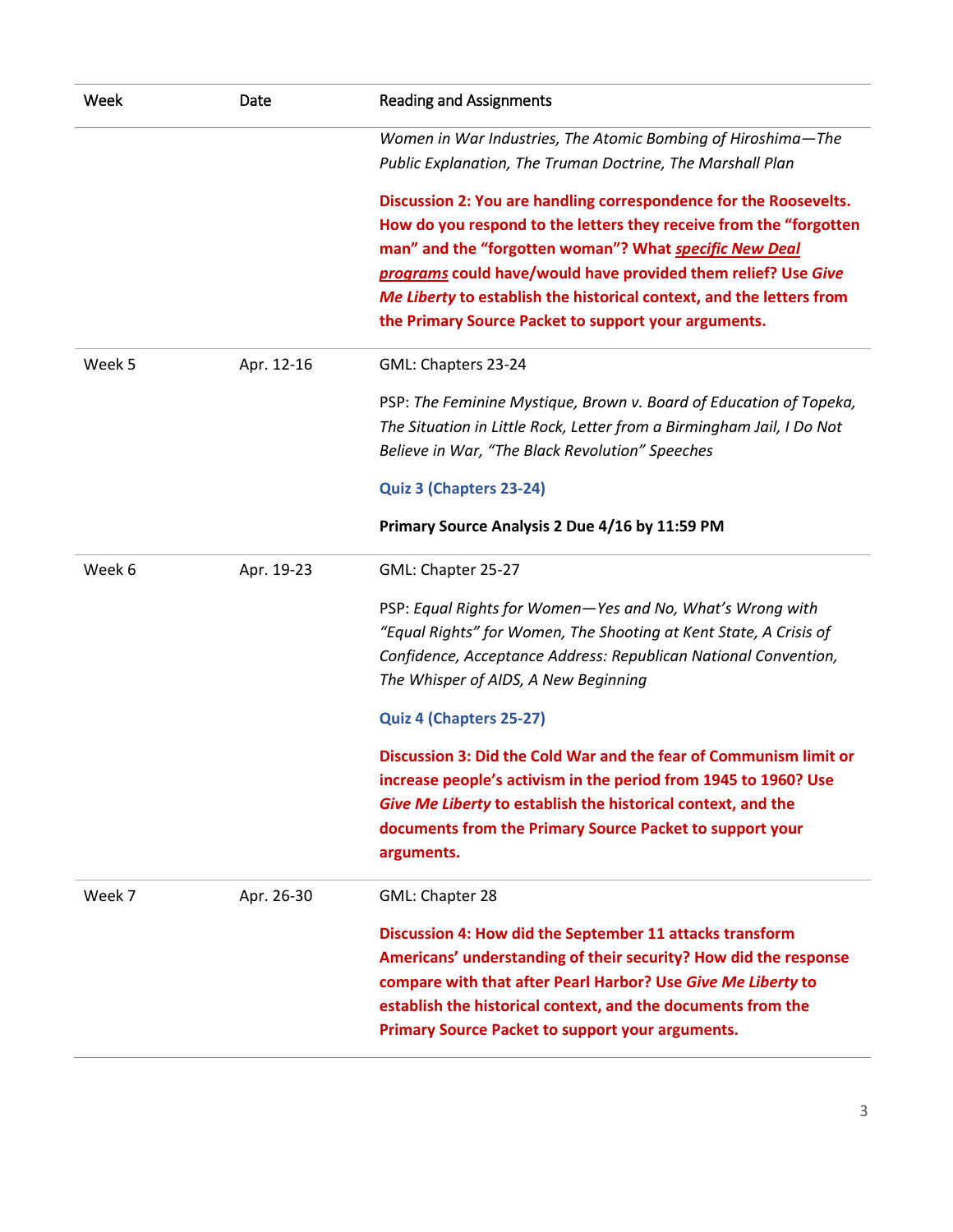| Week   | <b>Date</b> | Reading and Assignments                                                   |
|--------|-------------|---------------------------------------------------------------------------|
| Week 8 | May 3-7     | <b>Finals Week</b>                                                        |
|        |             | *All grade questions need to be submitted by 11:59 PM on<br>Wednesday 5/5 |

NOTE: Additional primary source material and other required readings may be posted on Brightspace.

# Key Dates:

- Mar. 18: Reading Day
- Mar. 22: Last day to withdraw from a course with a W or WF grade
- April 13: Reading Day
- May 1: Classes End
- May 3-8: Final Exams (Our course does not have a final exam.)
- May 11: Grades Due

#### Email and Discussion Guidelines

- Because this class is asynchronous, the only way I have to communicate with you is via email and/or announcements on Brightspace. It is your responsibility to read the entirety of what I send you each week.
- I am available via email from 9:00 to 5:00 Monday to Friday. You are welcome to email me outside of these hours, but I will not respond until I am "in" the office. Additionally, please allow up to 24 hours for a response to your email.
- Use a professional tone in all emails; this will be necessary in your future careers. Always begin with "**Dear Dr. or Dear Professor Gaarder**," write in complete sentences, and end with Sincerely/Best/Regards and your full name.
- Be respectful of your peers in discussion posts and responses. Failure to do so may result in a zero and/or dismissal from the course.
- Unless there are extenuating circumstances (severe illness, death in the family, etc.) late work will not be accepted. If you need an extension on a paper, this must be worked out with the instructor well in advance. (See the "Missing Assignments" and "Late Assignments Policies and Extensions" and sections for further information.)

#### Course Structure

- This course is based primarily on reading. Each week there will be materials posted to help you focus on key concepts and direct your reading.
- Quizzes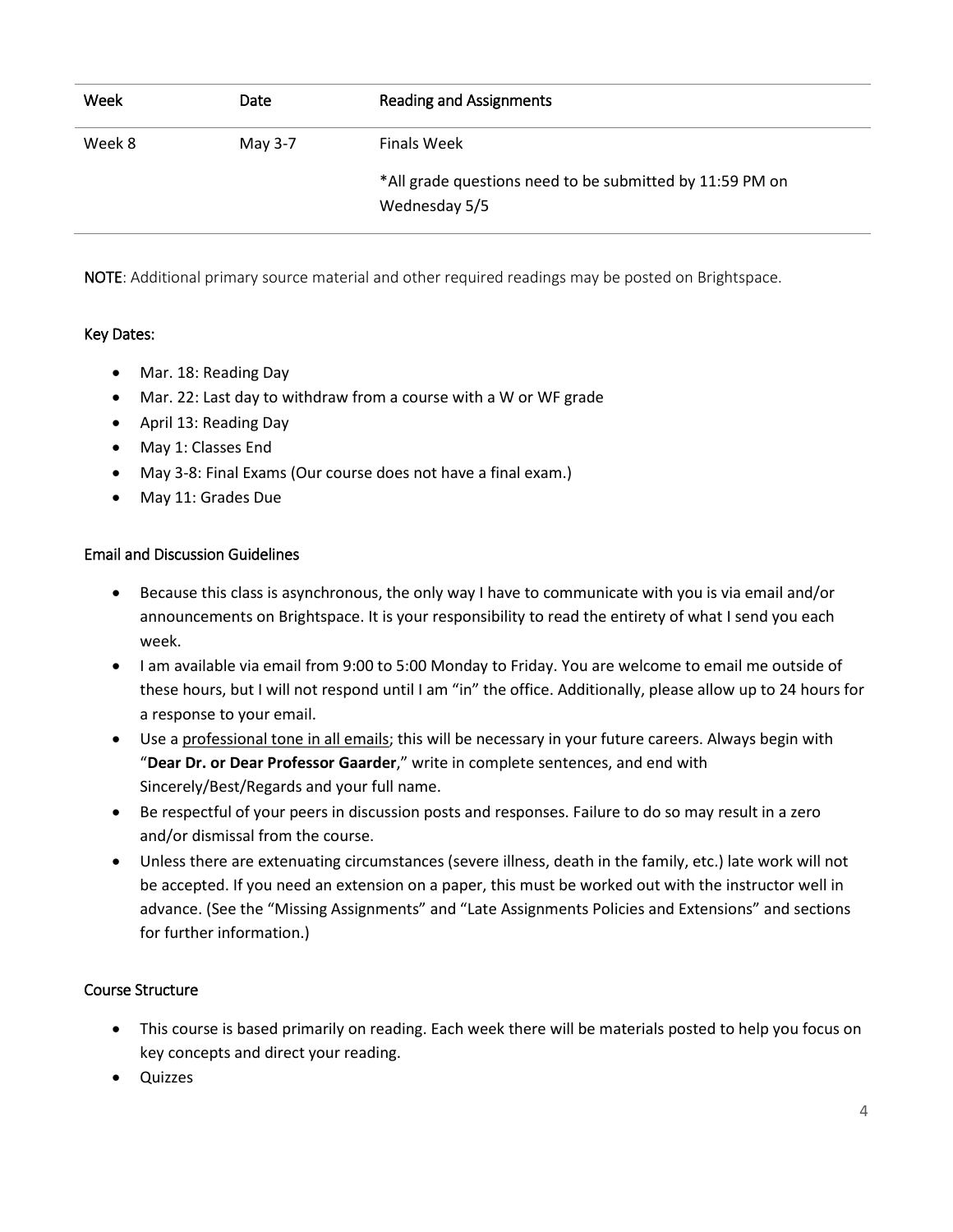- Discussion posts and responses
- Primary Source Analysis
- NO midterm or final exam!

#### Discussion Posts and Responses

There will be four discussion sessions, worth 20 points each for a total of 80 points. Students will write a response to a question based on the assigned readings in *Give Me Liberty* **and** primary source readings in the Primary Source Packet. They will be required to cite the reading and provide a clear and coherent response to the question on the discussion board (250-300 words.) I **highly recommend** typing these in Word first in case the discussion post does not save, and you need to resubmit it.

By Friday, students will respond to another student's post. This response can be to any other student, and the response will provide constructive criticism and acknowledgment of the positives of the peer's post (100 words). A detailed rubric for discussion sections is provided at the end of the syllabus (page 10) and on Brightspace.

Your argument should be a historical and scholarly one that cites any source that you either directly quote or summarize using MLA in-text citations. For detailed guidelines see the Purdue Online Writing Lab (OWL): [https://owl.purdue.edu/owl/research\\_and\\_citation/mla\\_style/mla\\_formatting\\_and\\_style\\_guide/mla\\_in\\_text\\_ci](https://owl.purdue.edu/owl/research_and_citation/mla_style/mla_formatting_and_style_guide/mla_in_text_citations_the_basics.html) tations the basics.html

#### Primary Source Analysis

Over the course of the semester students will write two Primary Source Analyses, each worth 50 points for a total of 100 points. Each analysis should be 12-point Times New Roman font, and 1.5 double-spaced pages. The objective of these exercises is to work like a historian by a) critically analyzing a primary source, b) integrating the primary source into secondary source reading, and c) practicing thoughtful yet concise writing.

Students should choose one of the primary sources from the Primary Source Packet and analyze it. There is no need for any further research into outside sources; the primary source itself and the class text should provide enough information to successfully analyze the source. *Outside sources, without prior approval from the instructor, will not be allowed*. Their papers should be composed of three paragraphs of roughly the same length. The first paragraph should be a brief summary of the primary source (who wrote it, what it is about, etc.) The second paragraph should be placing the document in its historical context using specific references to the textbook with page numbers. For example: Why is the document important? Why was it important at that specific time? What was happening at the time? The final paragraph should be your impression of the document and whether it accurately represents the time period. In other words, is it true to what was happening? For example: Was it what you expected? Did it enhance your understanding of the time period? Did the author seem to have ulterior motives? A detailed rubric is provided at the end of this syllabus (pages 11-12) and on Brightspace, therefore, there will often not be a need for additional comments.

Your argument should be a historical and scholarly one that cites any source that you either directly quote or summarize using MLA in-text citations. For detailed guidelines see the Purdue Online Writing Lab (OWL):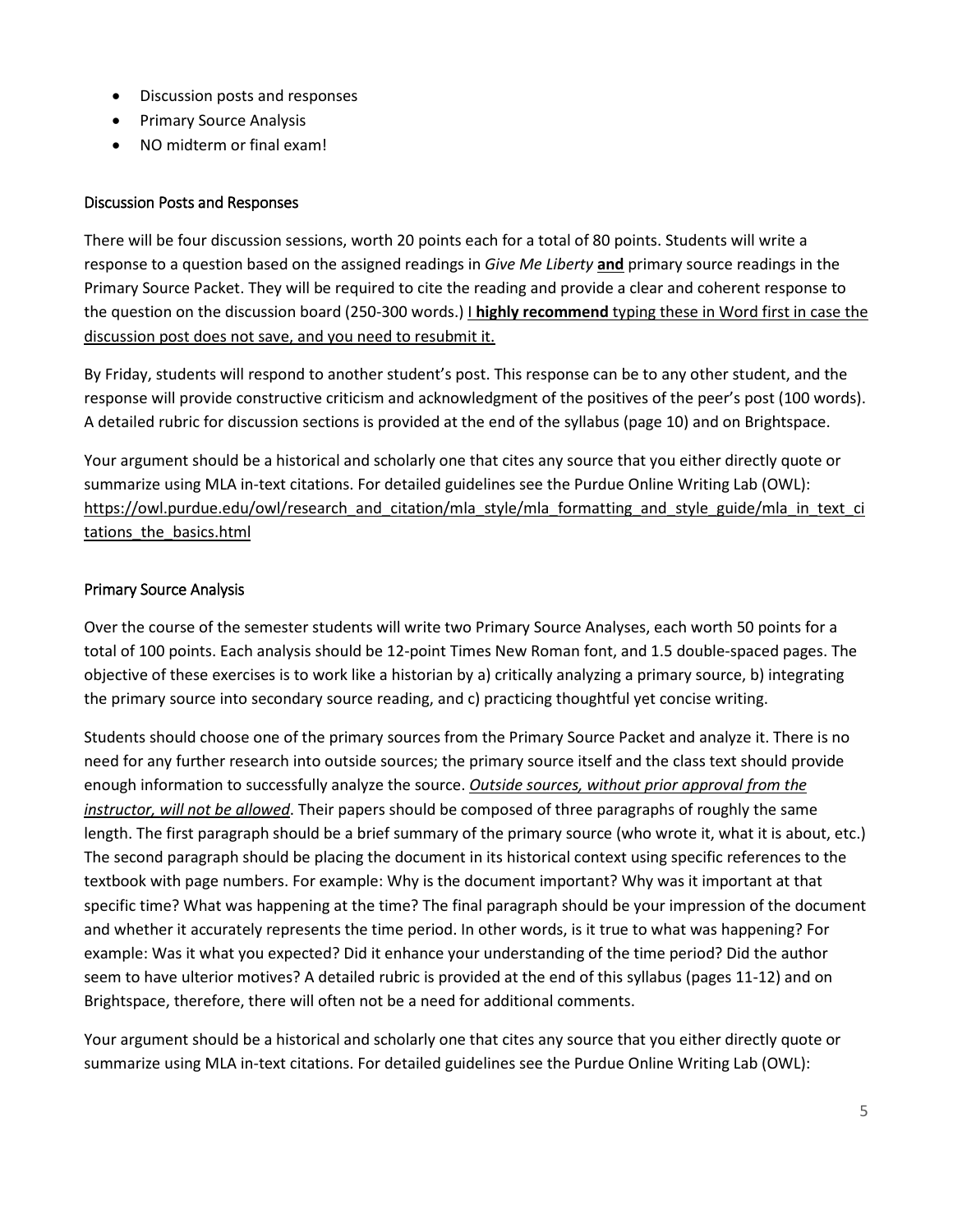# [https://owl.purdue.edu/owl/research\\_and\\_citation/mla\\_style/mla\\_formatting\\_and\\_style\\_guide/mla\\_in\\_text\\_ci](https://owl.purdue.edu/owl/research_and_citation/mla_style/mla_formatting_and_style_guide/mla_in_text_citations_the_basics.html) tations the basics.html

# Quizzes

There will be four quizzes, on Fridays of odd-numbered weeks, worth 15 points each for a total of 60 points in all. Quizzes are open book. There will be 15 questions, and students will have 35 minutes to complete the quiz once they start. Although this is open book, the expectation is that students have read the material in advance, and therefore can quickly find the answers in the allotted time. The format of the quizzes is primarily multiple choice and will cover only the chapters assigned for that week unless indicated otherwise.

# Grading

Grades in this class reflect the sum of your achievement throughout the semester. You will accumulate points as described in the assignments above, with each assignment graded according to a rubric. At the end of the semester, final grades will be calculated by adding the total points and translating those numbers (out of 300) into the following letters (there will be no partial points or rounding)

| Discussion:                | 0-80 points  |
|----------------------------|--------------|
| Primary Source Analysis 1: | 0-50 points  |
| Primary Source Analysis 2: | 0-50 points  |
| Quizzes:                   | 0-60 points  |
| Total:                     | 0-240 points |
|                            |              |

| $A+= 96.5 - 100%$                     |
|---------------------------------------|
| $A = 92.5 - 96%$                      |
| $A = 89.5 - 92%$                      |
| $B+=86.5-89%$                         |
| $B = 82.5 - 86%$                      |
| $B = 79.5 - 82%$                      |
| C+= 76.5-79%                          |
| C= 72.5-76%                           |
| C-= 69.5-72%                          |
| $D+= 66.5 - 69%$                      |
| D=62.5-66%                            |
| $D = 59.5 - 62%$                      |
| $F = 0.59%$                           |
| This course is not graded on a curve. |

# Missing Assignments

Failure to submit assignments in time and in accordance to the instructions will result in a failing grade for the missing assignment. After the assignment is due, students are not entitled to a make-up unless they have a **valid**  and **documented** reason (illness, death in the family, etc.) If this is the case, you must contact your instructor within one week of the absence to provide the documentation and set up a make-up assignment.

# Late Assignment Policies and Extensions\*

- Late discussion posts will **NOT** be accepted. You will not receive points for a peer comment if you did not turn in the initial discussion post on time.
- Late quizzes will **NOT** be accepted.
- Late Primary Source Analyses and Essays will receive a **10% deduction** for **each day** it is late.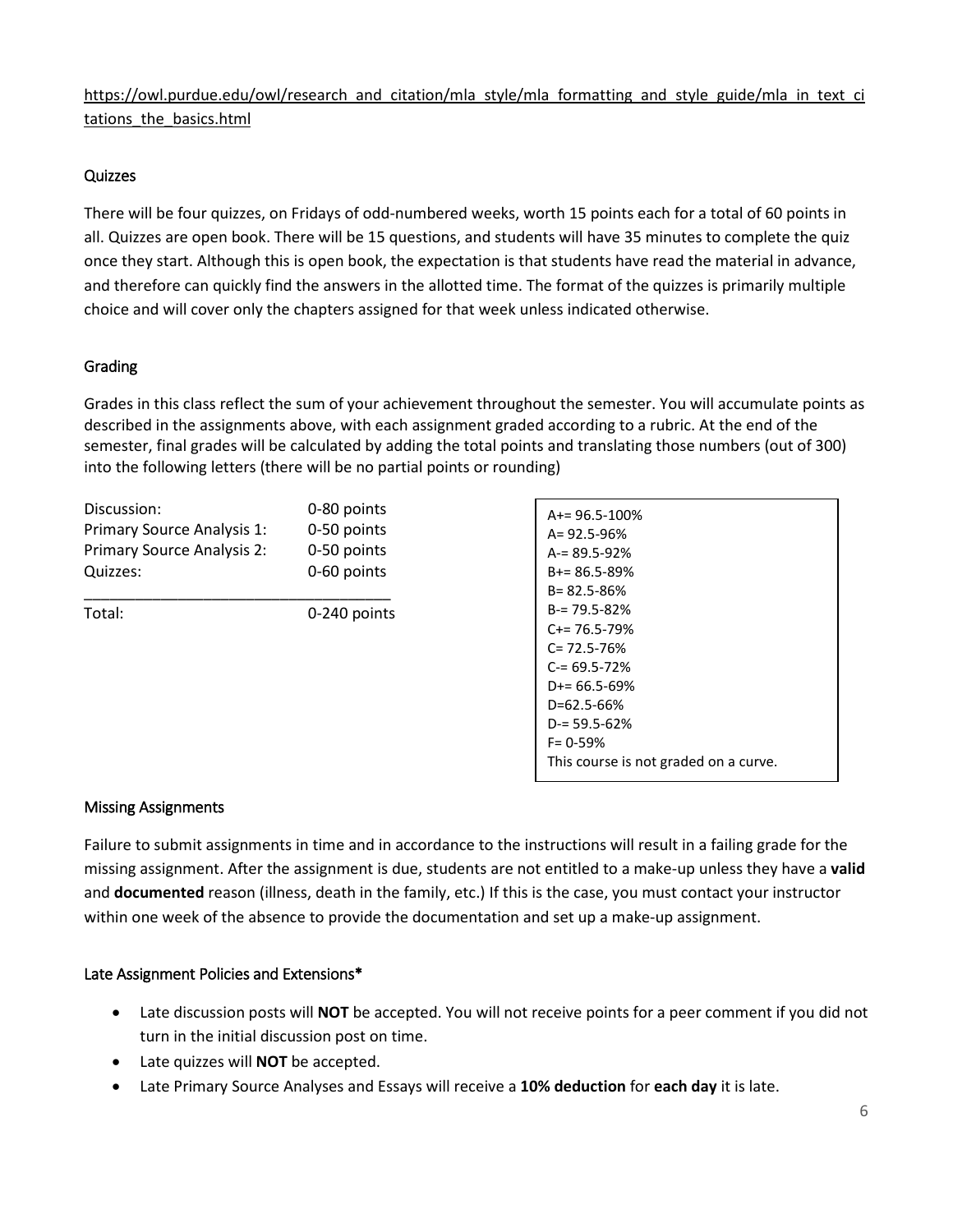\*Barring extenuating circumstances and discussion with the instructor **no later than 12 HOURS PRIOR** to the assignment due date, extensions, **IF** they are granted, may be given only if there is communication with the instructor *before* the assignment is due. After it is due, the student has "missed class," and therefore the opportunity. See also the "Academic Guidance in the Event of Quarantine/Isolation" below.

#### Attendance and Protect Purdue

Our course is designed to be asynchronous. Although in-person instruction is not part of this course, the following University policies apply:

"Students are expected to attend all classes in-person unless they are ill or otherwise unable to attend class. If they feel ill, have any symptoms associated with COVID-19, or suspect they have been exposed to the virus, students should stay home and contact the Protect Purdue Health Center (496-INFO).

In the current context of COVID-19, in-person attendance cannot be a factor in the final grades. However, timely completion of alternative assessments can certainly be part of the final grade. Students need to inform the instructor of any conflict that can be anticipated and will affect the timely submission of an assignment or the ability to take an exam.

Classroom engagement is extremely important and associated with your overall success in the course. The importance and value of course engagement and ways in which you can engage with the course content even if you are in quarantine or isolation, will be discussed at the beginning of the semester. Student survey data from Fall 2020 emphasized students' views of in-person course opportunities as critical to their learning, engagement with faculty/TAs, and ability to interact with peers.

Only the instructor can excuse a student from a course requirement or responsibility. When conflicts can be anticipated, such as for many University-sponsored activities and religious observations, the student should inform the instructor of the situation as far in advance as possible. For unanticipated or emergency conflicts, when advance notification to an instructor is not possible, the student should contact the instructor/instructional team as soon as possible by email, through Brightspace, or by phone. In cases of bereavement, quarantine, or isolation, the student or the student's representative should contact the Office of the Dean of Students via [email](mailto:odos@purdue.edu%20?subject=Student%20Bereavement%20Needs) or phone at 765-494-1747. Our course Brightspace includes a link to the Dean of Students under 'Campus Resources.'

The [Protect Purdue Plan,](https://protect.purdue.edu/plan/) which includes th[e Protect Purdue Pledge,](https://protect.purdue.edu/pledge/?_ga=2.210401429.1213937682.1590527202-1814553957.1589408073) is campus policy and as such all members of the Purdue community must comply with the required health and safety guidelines. Required behaviors in this class include: staying home and contacting the Protect Purdue Health Center (496-INFO) if you feel ill or know you have been exposed to the virus, properly wearing a mas[k in classrooms and campus building,](https://protect.purdue.edu/updates/face-covering-protocols/) at all times (e.g., mask covers nose and mouth, no eating/drinking in the classroom), disinfecting desk/workspace before and after use, maintaining appropriate social distancing with peers and instructors (including when entering/exiting classrooms), refraining from moving furniture, avoiding shared use of personal items, maintaining robust hygiene (e.g., handwashing, disposal of tissues) prior to, during and after class, and following all safety directions from the instructor.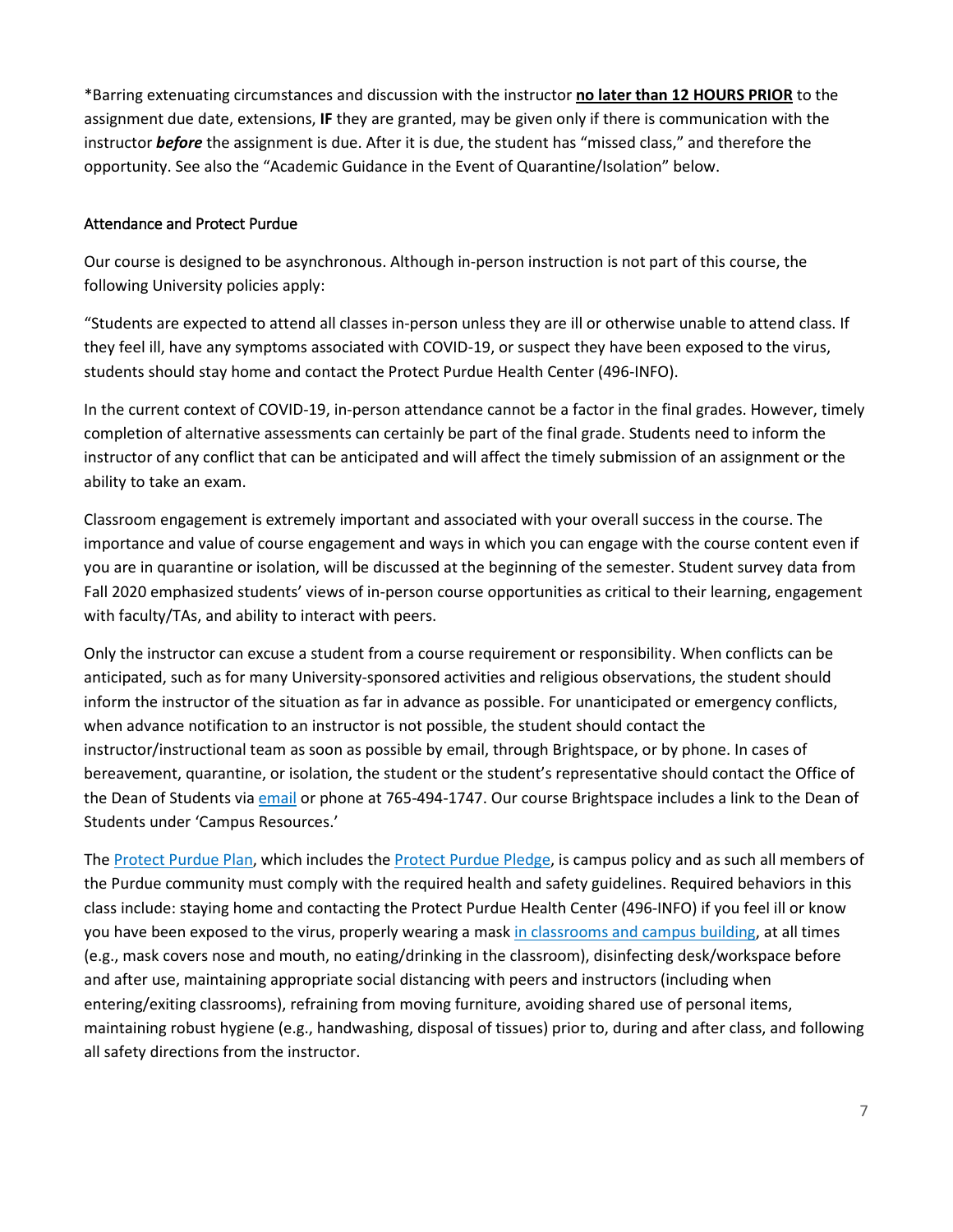Students who are not engaging in these behaviors (e.g., wearing a mask) will be offered the opportunity to comply. If non-compliance continues, possible results include instructors asking the student to leave class and instructors dismissing the whole class. Students who do not comply with the required health behaviors are violating the University Code of Conduct and will be reported to the Dean of Students Office with sanctions ranging from educational requirements to dismissal from the university.

Any student who has substantial reason to believe that another person in a campus room (e.g., classroom) is threatening the safety of others by not complying (e.g., not properly wearing a mask) may leave the room without consequence. The student is encouraged to report the behavior to and discuss the next steps with their instructor. Students also have the option of reporting the behavior to th[e Office of the Student Rights and](https://www.purdue.edu/odos/osrr/)  [Responsibilities.](https://www.purdue.edu/odos/osrr/) See also [Purdue University Bill of Student Rights.](https://catalog.purdue.edu/content.php?catoid=7&navoid=2852#purdue-university-bill-of-student-rights)"

# Academic Guidance in the Event of Quarantine/Isolation

If you must quarantine or isolate at any point in time during the semester, please reach out to me via email so that we can communicate about how you can continue to learn remotely. Work with the Protect Purdue Health Center (PPHC) to get documentation and support, including access to an Academic Case Manager who can provide you with general guidelines/resources around communicating with your instructors, be available for academic support, and offer suggestions for how to be successful when learning remotely. Your Academic Case Manager can be reached at [acmq@purdue.edu.](mailto:acmq@purdue.edu) Importantly, if you find yourself too sick to progress in the course, notify your academic case manager and notify me via email or Brightspace. We will make arrangements based on your particular situation.

#### Academic Integrity

# *"As a Boilermaker pursuing academic excellence, I pledge to be honest and true in all that I do. Accountable together—we are Purdue."*

Plagiarism refers to the reproduction of another's words or ideas without proper attribution. Plagiarism and other forms of academic dishonesty are serious offenses and will be treated as such in this class. You are expected to do your own work and to accurately cite all necessary materials. Cheating, plagiarism, and other dishonest practices will be punished as harshly as Purdue University policies allow. Any instances of academic dishonesty will likely result in a grade of "F" for the course and notification of the Dean of Students Office. Please make sure you are familiar with Purdue's academic integrity policies: [https://www.purdue.edu/odos/osrr/academic-integrity/index.html.](https://www.purdue.edu/odos/osrr/academic-integrity/index.html)

#### Nondiscrimination Statement

Purdue University is committed to maintaining a community which recognizes and values the inherent worth and dignity of every person; fosters tolerance, sensitivity, understanding, and mutual respect among its members; and encourages each individual to strive to reach his or her own potential. In pursuit of its goal of academic excellence, the University seeks to develop and nurture diversity. The University believes that diversity among its many members strengthens the institution, stimulates creativity, promotes the exchange of ideas, and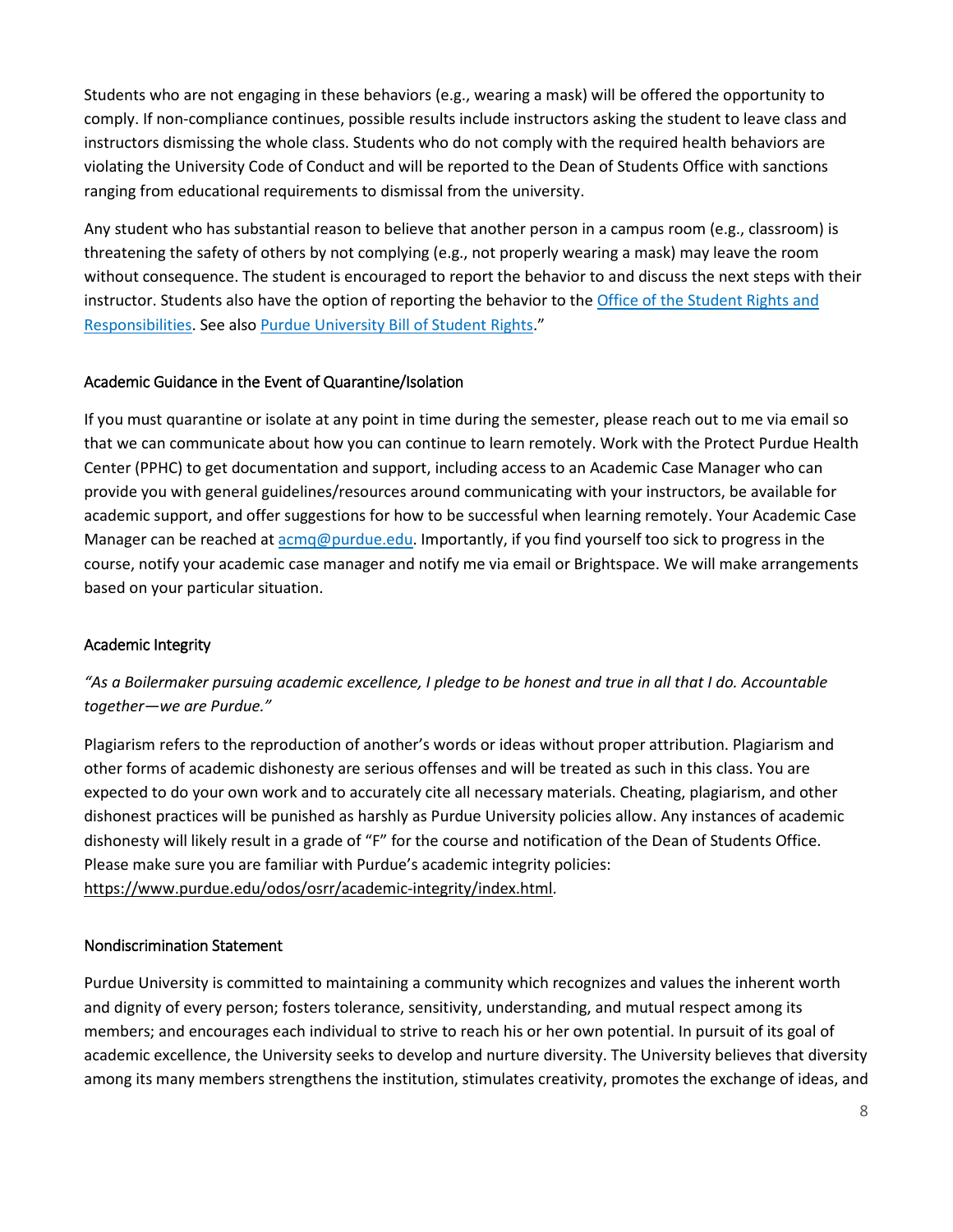enriches campus life. Purdue's nondiscrimination policy can be found at: [http://www.purdue.edu/purdue/ea\\_ou\\_statement.html.](http://www.purdue.edu/purdue/ea_ou_statement.html)

# Accessibility

Purdue University strives to make learning experiences as accessible as possible. If you anticipate or experience physical or academic barriers based on disability, please contact the Disability Resource Center at [drc@purdue.edu](mailto:drc@purdue.edu) or by phone: 765-494-1247. If you are eligible for academic accommodations because you have a documented disability that will impact your work in this class, please schedule an appointment with the instructor as soon as possible to discuss your needs.

#### Mental Health Statement

Purdue University is committed to advancing the mental health and well-being of its students. If you find yourself beginning to feel stressed, anxiety, and/or feeling overwhelmed, try WellTrack [\(https://purdue.welltrack.com\)](https://purdue.welltrack.com/). Sign in and find information and tools at your fingertips, available to you at any time. If you need support and information about options and resources, please see the Office of the Dean of Students [\(http://www.purdue.edu/odos\)](http://www.purdue.edu/odos). Drop-in hours are M-F, 8 AM to 5 PM. If you're struggling and need mental health services, and/or if you or someone you know is feeling overwhelmed, depressed, and/or in need of mental health support services are available. For help, contact Counseling and Psychological Services (CAPS) at 765-494-6995 an[d https://www.purdue.edu/caps.](https://www.purdue.edu/caps)

#### Emergency Preparedness

Please review the Emergency Preparedness website for additional information: [https://www.purdue.edu/ehps/emergency\\_preparedness/.](https://www.purdue.edu/ehps/emergency_preparedness/)

#### Disclaimer

In the event of a major campus emergency, course requirements, deadlines, and grading are subject to change that may be necessitated by a revised calendar or other circumstances beyond the instructor's control. Relevant changes to this course will be posted on Brightspace and I will send an email.

**NOTE:** If you don't fulfill the requirements for the Initial Course Participation (ICP) in time, it could lead to the revocation of your financial aid.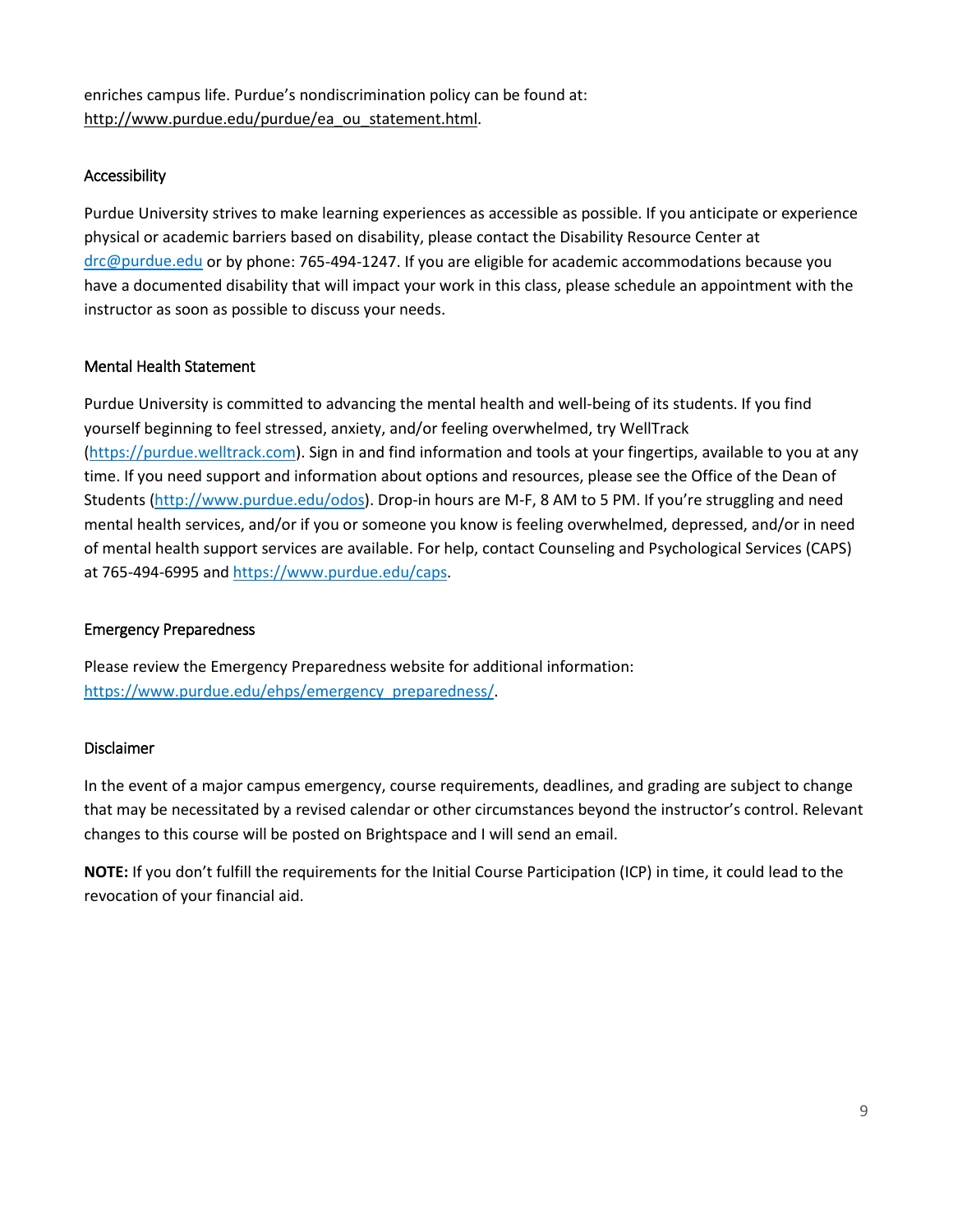# Discussion Rubric

|                                  | <b>Excellent</b>                                                                                                                                               | Average                                                                                                                            | Poor                                                                                                                     | Unacceptable                                                                                               |
|----------------------------------|----------------------------------------------------------------------------------------------------------------------------------------------------------------|------------------------------------------------------------------------------------------------------------------------------------|--------------------------------------------------------------------------------------------------------------------------|------------------------------------------------------------------------------------------------------------|
|                                  | (4 points)                                                                                                                                                     | (3 points)                                                                                                                         | (2 points)                                                                                                               | (0 points)                                                                                                 |
| Content                          | Answered all parts of<br>question.<br>Demonstrated critical<br>and/or abstract<br>thinking.                                                                    | Partially answered<br>question with basic<br>analysis.                                                                             | Very little thought<br>put into response.                                                                                | No response.                                                                                               |
| <b>Primary Sources</b>           | Referenced the<br>relevant reading at<br>least twice. Included<br>a relevant quote from<br>the primary source.<br>Also connected<br>answer to the<br>textbook. | Reference relevant<br>reading once<br>Attempted to<br>connect answer to<br>the textbook, and<br>referenced the<br>primary source.  | Referenced or quoted<br>the textbook only.                                                                               | Did not reference the<br>textbook or primary<br>source. The post was<br>generalization or<br>opinion only. |
| Peer Comment                     | Constructive criticism<br>provided to peer.<br>Positive<br>acknowledgement of<br>what peer did well.<br>Meets word count<br>(100 words).                       | Constructive criticism<br>to peer and positive<br>acknowledgement of<br>what peer did well<br>but does not meet<br>the word count. | Peer comment does<br>not relate to<br>student's post but<br>rather is a general<br>commentary on the<br>week's question. | Did not provide peer<br>comment/per<br>comment was late.                                                   |
| <b>Citations</b>                 | Cited references to<br>the reading with<br>parentheses (author,<br>page #).                                                                                    | Partial citation (e.g.<br>no page number or<br>did not cite all<br>references to the<br>text).                                     | Partial citation.                                                                                                        | No citations.                                                                                              |
| Spelling/Grammar<br>& Word Count | 250-300 words AND<br>less than 0-1 spelling/<br>grammar error(s).                                                                                              | 200-250 words<br><b>AND/OR 2-3</b><br>spelling/grammar<br>errors.                                                                  | 150-200 words<br>AND/OR more than 3<br>spelling/grammar<br>errors.                                                       | Less than 150 words<br>AND/OR multiple<br>errors.                                                          |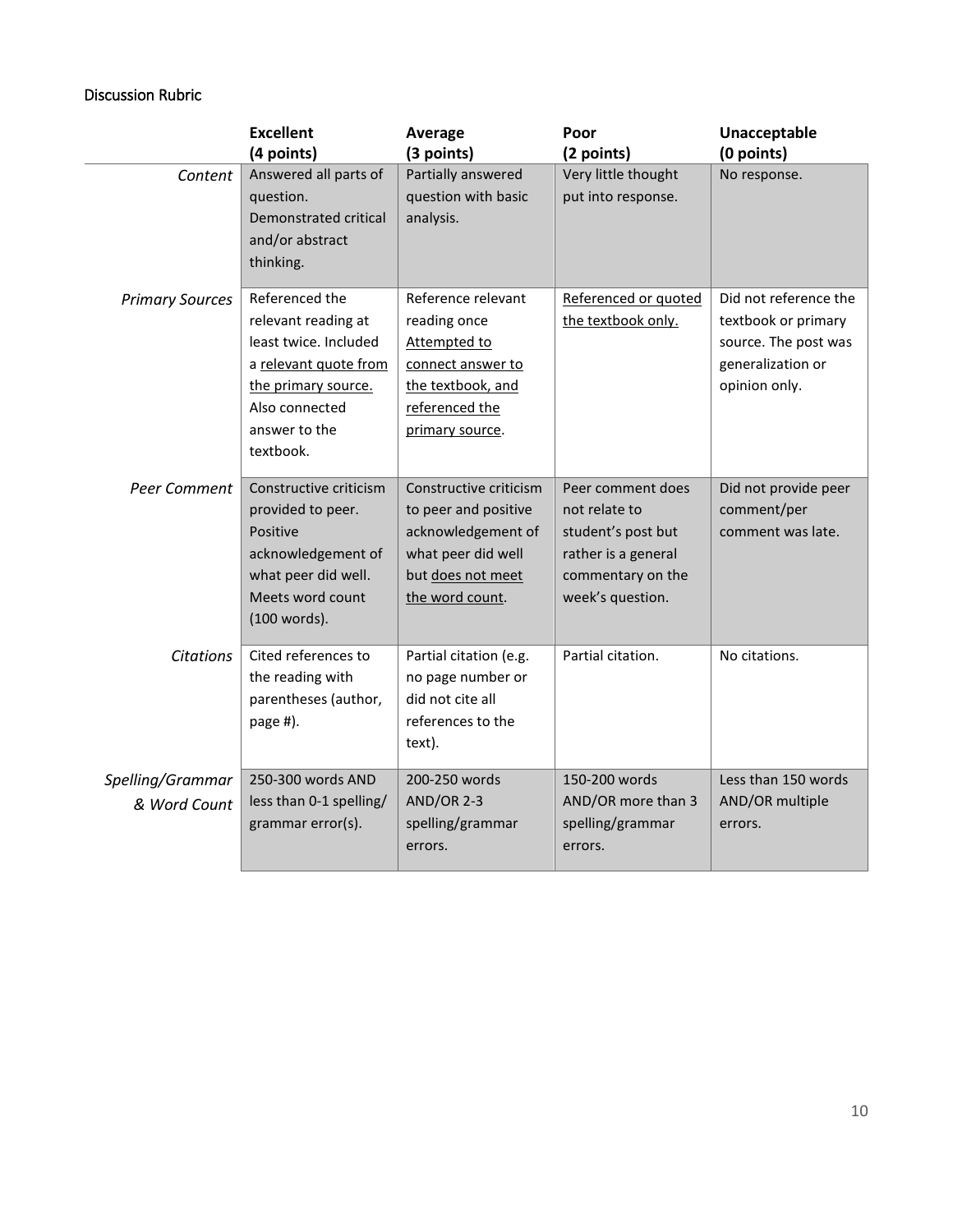# Primary Source Analysis Rubric

|                           | A                                                                                                                                                                                                                                                                                                                                                                           | B                                                                                                                                                                                                                                                                                                                                          | C                                                                                                                                                                                                                                                                                           | D                                                                                                                                                                                                                                           | F                                                                                                                                                                                                   |
|---------------------------|-----------------------------------------------------------------------------------------------------------------------------------------------------------------------------------------------------------------------------------------------------------------------------------------------------------------------------------------------------------------------------|--------------------------------------------------------------------------------------------------------------------------------------------------------------------------------------------------------------------------------------------------------------------------------------------------------------------------------------------|---------------------------------------------------------------------------------------------------------------------------------------------------------------------------------------------------------------------------------------------------------------------------------------------|---------------------------------------------------------------------------------------------------------------------------------------------------------------------------------------------------------------------------------------------|-----------------------------------------------------------------------------------------------------------------------------------------------------------------------------------------------------|
|                           | (10 points)                                                                                                                                                                                                                                                                                                                                                                 | (8 points)                                                                                                                                                                                                                                                                                                                                 | (7 points)                                                                                                                                                                                                                                                                                  | (6 points)                                                                                                                                                                                                                                  | (2 points)                                                                                                                                                                                          |
| Paragraph<br><b>One</b>   | The first paragraph is a<br>thorough description of the<br>primary source, including a<br>description of the author<br>and a summary of the text.<br>The main points of the text<br>should be covered.                                                                                                                                                                      | The first paragraph<br>covers some of the<br>major points of the<br>primary source,<br>but not all.                                                                                                                                                                                                                                        | The first paragraph<br>provides a cursory<br>summary of the<br>primary source,<br>which suggests the<br>student did not<br>read it.                                                                                                                                                         | The first paragraph<br>is very general,<br>which suggests the<br>student did not<br>read it.                                                                                                                                                | There is no first<br>paragraph<br>describing the<br>primary source.                                                                                                                                 |
| Paragraph<br>Two          | The second paragraph<br>provides historical context<br>relating to the document<br>(what was happening at the<br>time). It is clear that the<br>student has thoroughly read<br>the textbook in order to<br>provide historical context<br>and has explained the<br>significance of the<br>document within history.                                                           | The second<br>paragraph provides<br>some historical<br>context relating to<br>the document<br>(what was<br>happening at the<br>time.) It is clear<br>that the student<br>has read the<br>textbook in order<br>to provide<br>historical context<br>and has partially<br>explained the<br>significance of the<br>document within<br>history. | The second<br>paragraph provides<br>broad historical<br>context (a<br>description of the<br>time period) that<br>does not directly<br>relate to the<br>document.<br>Nevertheless, it is<br>clear that the<br>student has read<br>the textbook in<br>order to provide<br>historical context. | It is clear that the<br>student used<br>outside sources.<br><b>Without citation</b><br>and prior<br>permission from<br>the instructor, the<br>use of outside<br>sources constitutes<br>plagiarism and will<br>result in a failing<br>grade. | The student used<br>their opinion<br>rather than the<br>textbook to<br>provide historical<br>context, or there is<br>no second<br>paragraph<br>providing historical<br>context for the<br>document. |
| Paragraph<br><b>Three</b> | The student provides<br>thoughtful commentary on<br>the document, explaining,<br>for example, how they have<br>better understood the time<br>period as a result, how the<br>document represents or<br>does not represent the<br>historical period accurately<br>(in other words, did it seem<br>true to what was<br>happening), and any<br>questions about the<br>document. | The student<br>provides<br>commentary on<br>the document,<br>explaining, for<br>example, how they<br>better understood<br>the time period as<br>a result, how the<br>document<br>represents or does<br>not represent the<br>historical period<br>accurately (in other<br>words, did it seem<br>true to what was<br>happening).             | The student<br>provides<br>commentary on the<br>document,<br>explaining how<br>they better<br>understood the<br>time period as a<br>result.                                                                                                                                                 | The student<br>provides basic<br>and/or shallow<br>commentary on<br>the document. The<br>paragraph is vague<br>and lacks critical<br>thought about the<br>primary source.                                                                   | There is no third<br>paragraph for this<br>designed purpose.                                                                                                                                        |
| Spelling,<br>Grammar,     | Very few grammar or<br>spelling errors; paper is no<br>shorter than one page and                                                                                                                                                                                                                                                                                            | A few grammar or<br>spelling errors;<br>paper is no shorter                                                                                                                                                                                                                                                                                | Some spelling and<br>grammar errors;<br>paper is no shorter                                                                                                                                                                                                                                 | Many spelling and<br>grammar errors;<br>paper is less than                                                                                                                                                                                  | <b>Excessive spelling</b><br>and grammar<br>errors; paper is less                                                                                                                                   |